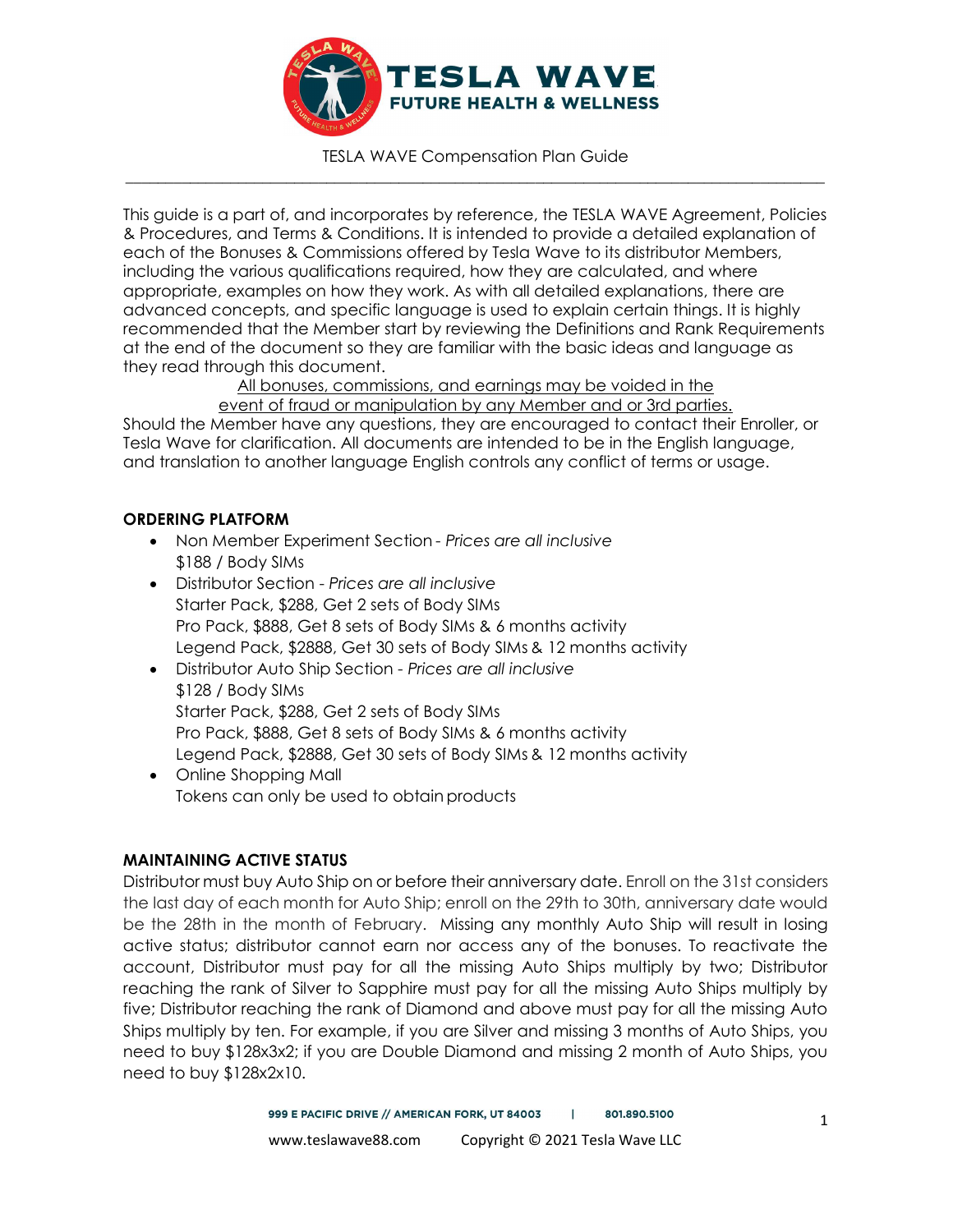

### BONUS CALCULATION

"All inclusive" prices include sales taxes, VAT for some countries, and Shipping & Handling. Company reserves 30% of the inclusive prices to account for those costs; therefore, bonus calculation will base on 70% of Purchase Amount. All of sales dollar amount will be multiply by 0.7 before calculating with the bonus percentage earned.

## Seven ways to earn bonuses in Tesla Wave

## 1. ENROLL BONUS

This bonus is designed to provide immediate rewards for our active business builders.

## **Qualification**

To be eligible for this bonus a member must meet the following conditions: Be in good standing with Tesla Wave, adhering to all of the Tesla Wave Policies, Procedures, Terms and conditions.

Be Active in the periods the Enroll Bonus is generated and in the periods the Bonus is paid. Have personally purchased a designated qualifying pack to be eligible to earn the Enroll Bonus at any given percentage.

Personally Enroll a new IBC who purchases a qualifying Enrollment Pack, or Be in the Personal Enrollment Tree (PET) upline of a newly enrolled distributor, within the number of compressed Levels that you are qualified and eligible to earn the Enroll Bonus Rewards.

### Bonus Structure

Each Distributor that meets the qualification may be eligible to earn the Enroll Bonus for each new distributor or the pack repurchase in their PET, based upon their individual qualification, the pack purchased by the new member, and how many PET Levels away the new distributor is, as displayed in the following table:

| <b>Starter Pack</b>  | <b>Qualification %</b> |
|----------------------|------------------------|
| <b>Starter \$288</b> | 5%                     |
| <b>Pro \$888</b>     | $10\%$                 |
| Legend \$2888        | $30\%$                 |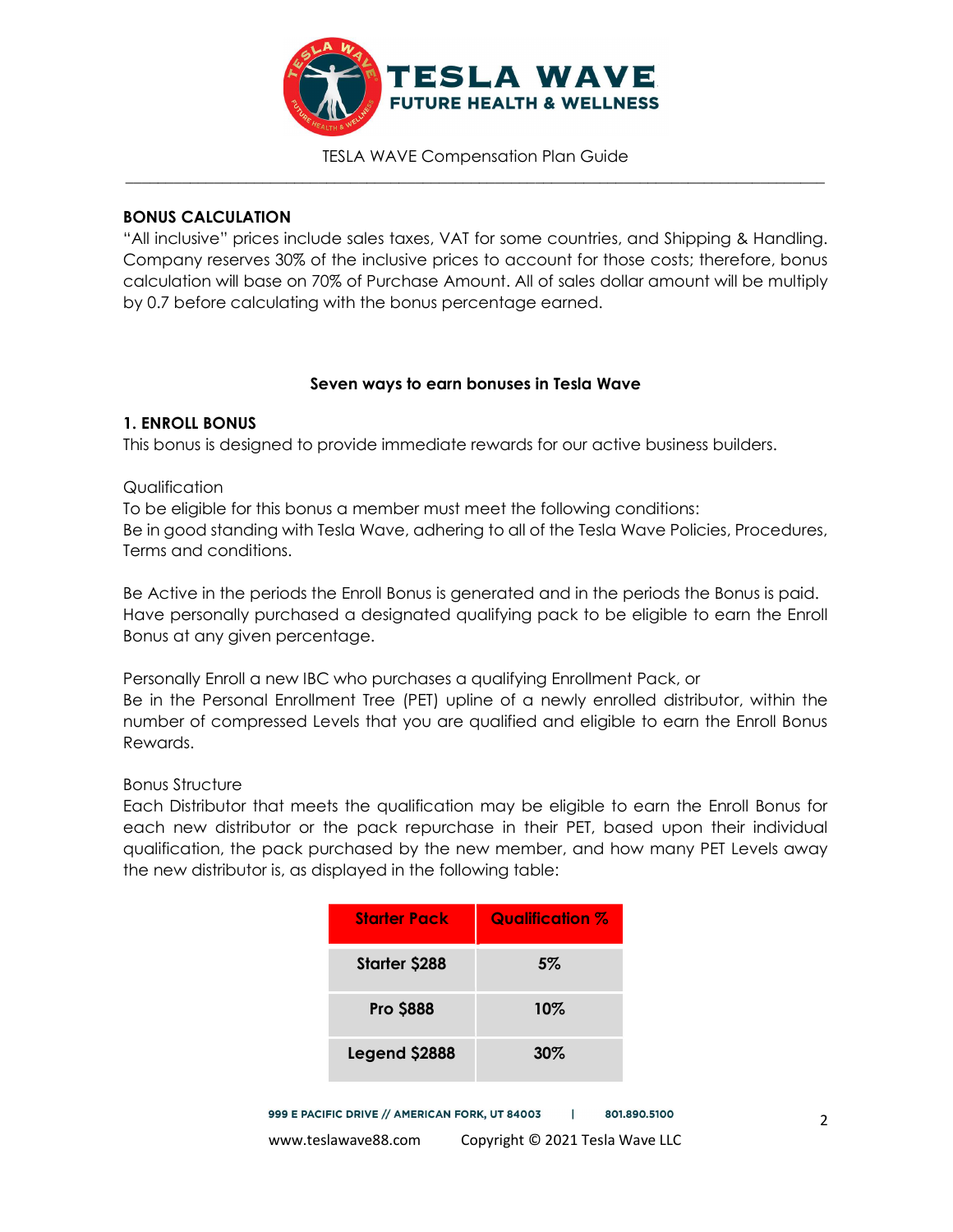

Any given Distributor may only receive one level of this bonus per Enrollment event.

As an example, if a Distributor bought \$2888 pack to begin with, and sign up a new distributor with \$2888 pack, they would .be able to earn 30% of the factoring sales amount:  ${\$2888 \times 0.7 \times 30\%} = $606.48$ 

Another example, if a Distributor bought \$888 pack to begin with, and sign up a new distributor with \$2888 pack, they would be able to earn 10% of the factoring sales amount:  $\{\$2888 \times 0.7 \times 10\% \} = \$202.16$ The upline who bought \$2888 pack can earn the rest of 20% from this new sign up:  ${52888 \times 0.7 \times 20\%} = $404.32$ 

Frequency of Payout This bonus pays out on a Weekly basis, following the Tesla Wave Commission schedule.

Special Notes:

If a member or customer returns any pack that includes Enroll Bonus, or other Promotional Bonus, Upline member accounts may be debited for any earnings they have received in relation to that transaction. Distributor can earn Enroll bonus on any repeating pack orders of their downline PET.

### 2. GROUP SALES BONUS

This bonus is designed to reinforce the values of duplication and teamwork. It will be helpful for the Member to review the Definitions at the end of this document, as certain key terms and concepts are explained there.

Qualification

To earn Group Sales Bonus, a Distributor must meet all of the following conditions: Be in good standing with Tesla Wave, adhering to all of the Tesla Wave Policies and Procedures.

Be Active with in the period Group Sales Bonus is calculated and the period the bonus is paid. Attain the Rank of Silver or higher.

Bonus structure

When a Distributor personally enroll 3 new distributors and have accumulated Group Sales \$ more than \$30,000, the Distributor will achieve the rank of Silver and can earn 3% of the Group Sales Bonus. The Distributor can keep the rank for lifetime as long as they maintain Active Status.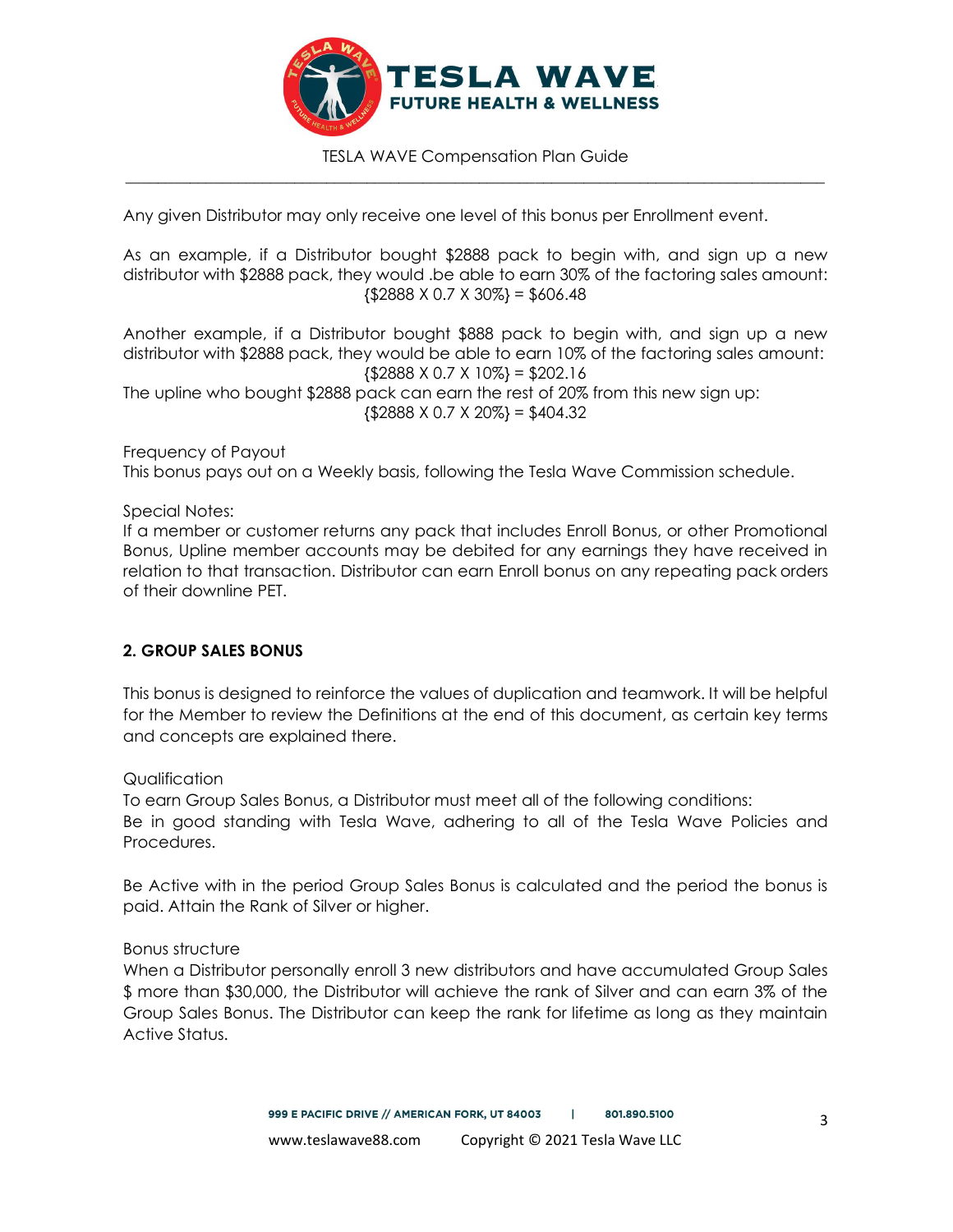

Personally enroll 3 more and 2 of those PET reach the rank requirement, the Distributor can move up the rank. PET1 distributors are not required to be Active to count as #PET1, refer to the following table:

| <b>Rank</b>    | #PET1             | <b>PET1Rank</b><br><b>Requirement</b> | <b>Accumulated</b><br><b>Group \$</b> | <b>Up &amp; Capped</b><br>$\%$ |
|----------------|-------------------|---------------------------------------|---------------------------------------|--------------------------------|
| <b>Silver</b>  | 3                 |                                       | \$30,000                              | $3\%$                          |
| Gold           | $\boldsymbol{6}$  | 2 Silver                              | -                                     | $6\%$                          |
| <b>Ruby</b>    | 9                 | 2 Gold                                |                                       | 9%                             |
| <b>Emerald</b> | $12 \ \mathsf{ }$ | 2 Ruby                                |                                       | 12%                            |
| Sapphire       | 15                | 2 Emerald                             |                                       | 15%                            |

As an example, if the Distributor achieved the rank of Silver with the Group Sales of \$10,000 this week, they would earn 3% of the Group Sales Bonus:

$$
{10,000 \times 0.7 \times 3\%} = $210
$$

If the Distributor's upline achieved the rank of Ruby, they would receive earn 6% (9%-3% that the Silver rank already taken):

$$
{10,000 \times 0.7 \times 6\%} = $420
$$

Frequency of Payout

This bonus pays out on a Weekly basis, following the Tesla Wave Bonus schedule.

Expiration of Accumulated Group Sales \$

Accumulated Group Sales \$ will accumulate over time as long as Distributor maintain Active status. It is critically important for each Member to remain Active. It is the individual Members responsibility to maintain their Active status and manage their individual qualification. THE COMPANY IS NOT RESPONSIBLE FOR THE CONSEQUENCES OF A MEMBER BECOMING INACTIVE OR UNQUALIFIED, AND ONCE ACCUMULATED GROUP SALES \$ HAS EXPIRED, IT CANNOT BE RESTORED.

## 3. MATCHING BONUS

The 1st or the closest upline will get 1% of own organization group sales when reach qualified compression Group Bonus. This bonus is designed to encourage and reward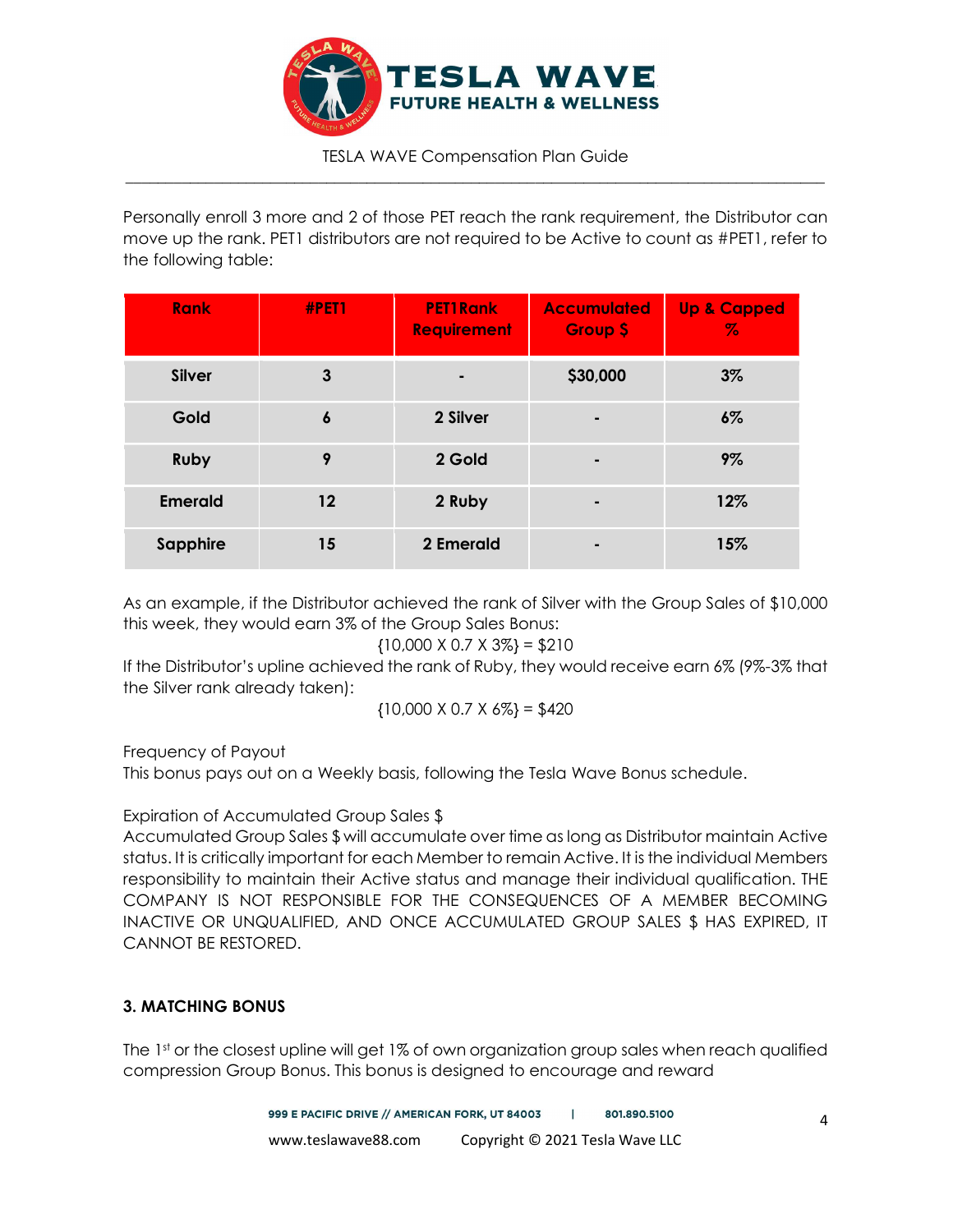

Tesla Wave successful leaders for mentoring and developing the leadership in their Downlines' team. This includes teaching the principles of enrolling as an ongoing activity, regardless of Rank, as well as demonstrating the power of working closely as a team to set and achieve goals together.

## Qualifications

To be eligible for this bonus a member must meet all of the following conditions:

Be in good standing with Tesla Wave, adhering to all of the Tesla Wave Policies and Procedures.

Be Active with in the period Matching Bonus is calculated and the period the bonus is paid. Attain the Rank of Silver or higher.

Have Earned the Rank of SILVER or higher in the Calendar Month the Team Match is being calculated on.

A Member is eligible to earn the matching bonus for any given Rank in the week they meet the criteria for that Rank.

## Bonus Structure

Each Member that meets the qualifications of Silver to Sapphire rank may be eligible to earn a "Matching" percentage of 1% of total Group Sales.

The Group Sales Bonus and Matching Bonus are calculate from bottom up. Any given Distributor may only receive either Group Sales Bonus OR Matching Bonus per week.

As an example, if the Distributor (Upline) achieved the rank of Emerald so as their PET1 (Downline), and with the Group Sales is \$10,000 this week, the Upline Distributor earn Matching bonus of 1% of the Group Sales Bonus:

 ${10,000 \times 0.7 \times 1\%} = $70$ 

Frequency of Payout This bonus pays out on a Weekly basis, following the Tesla Wave Bonus schedule.

# 4. POOL BONUS

The Pool Bonus is divided for all Leaders who earn the Rank of Diamond and higher. This pool is built with very important principles in mind: Teamwork and Leadership. By creating a bonus mechanism where everyone participates in the Global Tesla Wave Network, the purpose and value of teamwork is made readily apparent, and is rewarded! When someone from a different team sees that your team is having a meeting, this Bonus Pool is the reasons Leaders welcome other teams' members. You have an opportunity to help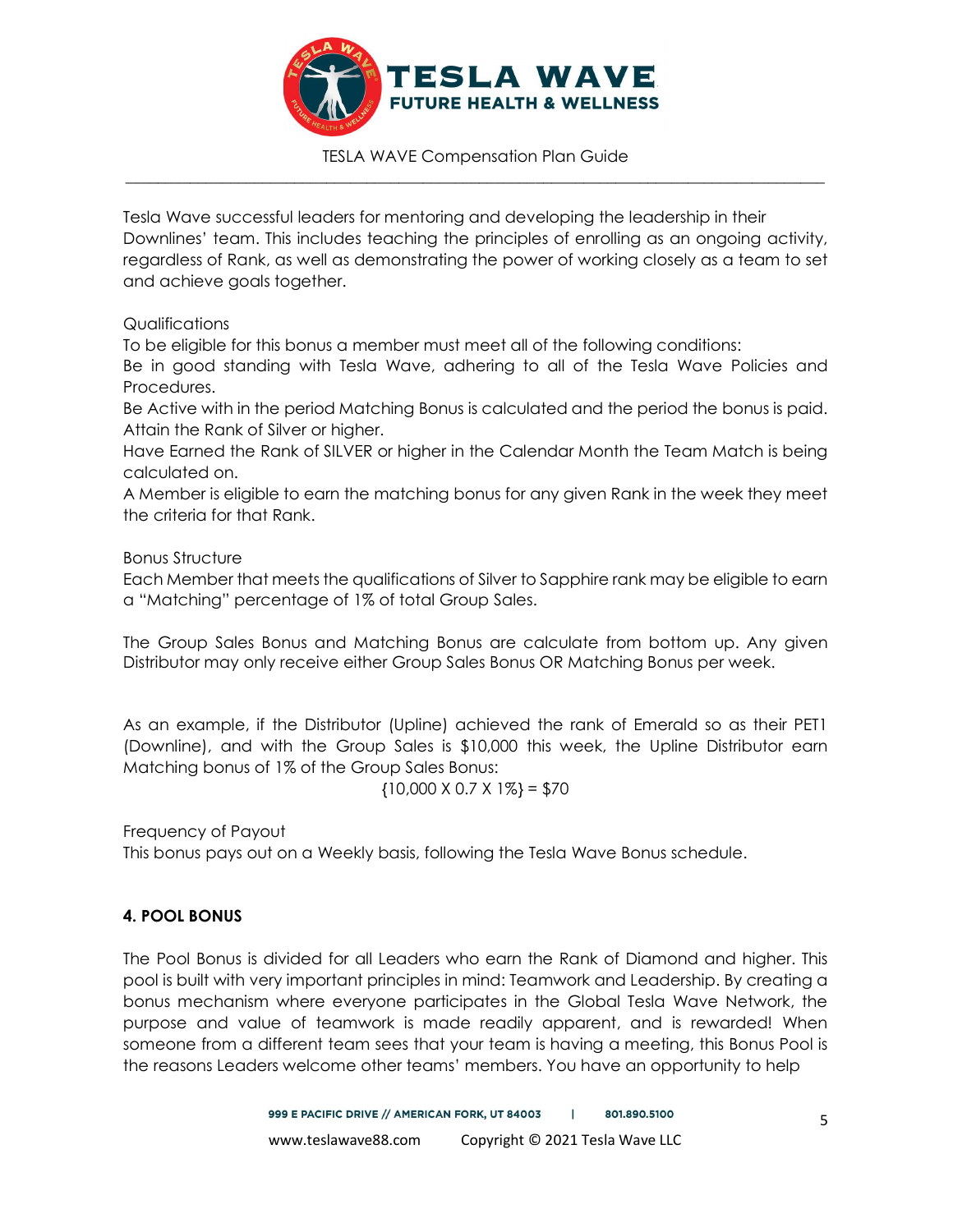

them and earn from their efforts even though they are not part of your direct downline-They are part of your Bonus Pool! True Leaders recognize that for any team to succeed, the entire organization must succeed. Distributors may begin earning Pool Bonus on the month they reach the qualifications for the rank of Diamond to Royal Ambassador. Refer to the following table for rank qualifications:

| <b>Rank</b>            | <b>PET1 Requirement</b> | <b>Accumulated GS</b> | <b>%Share</b> |
|------------------------|-------------------------|-----------------------|---------------|
| Diamond+               | 2 Sapphire              | \$3m                  | $1\%$         |
| <b>Double Diamond+</b> | 2 Diamond               | \$9m                  | $1\%$         |
| <b>Triple Diamond+</b> | 2 Double Diamond        | \$20m                 | $1\%$         |
| Ambassador+            | 2 Triple Diamond        | \$45m                 | $1\%$         |
| Royal<br>Ambassador+   | 2 Ambassador            | \$95m                 | $1\%$         |

Pool Bonus is same rank Pro-Rata.

As an example, if the Company has 10 Active Diamond Distributors, and the Company Sales is \$10,000,000 this month, all Diamond Distributors can evenly share 1% of the Pool Bonus;  ${10,000,000 \times 0.7 \times 1\%} = $700,000/10 = $70,000}$  each

Frequency of Payout

This bonus pays out on a Monthly basis, following the Tesla Wave Bonus schedule.

Expiration of Accumulated Group Sales \$

Accumulated Group Sales \$ will accumulate over time as long as Distributor maintain Active status. It is critically important for each Member to remain Active. It is the individual Members responsibility to maintain their Active status and manage their individual qualification. THE COMPANY IS NOT RESPONSIBLE FOR THE CONSEQUENCES OF A MEMBER BECOMING INACTIVE OR UNQUALIFIED, AND ONCE ACCUMULATED GROUP SALES \$ HAS EXPIRED, IT CANNOT BE RESTORED.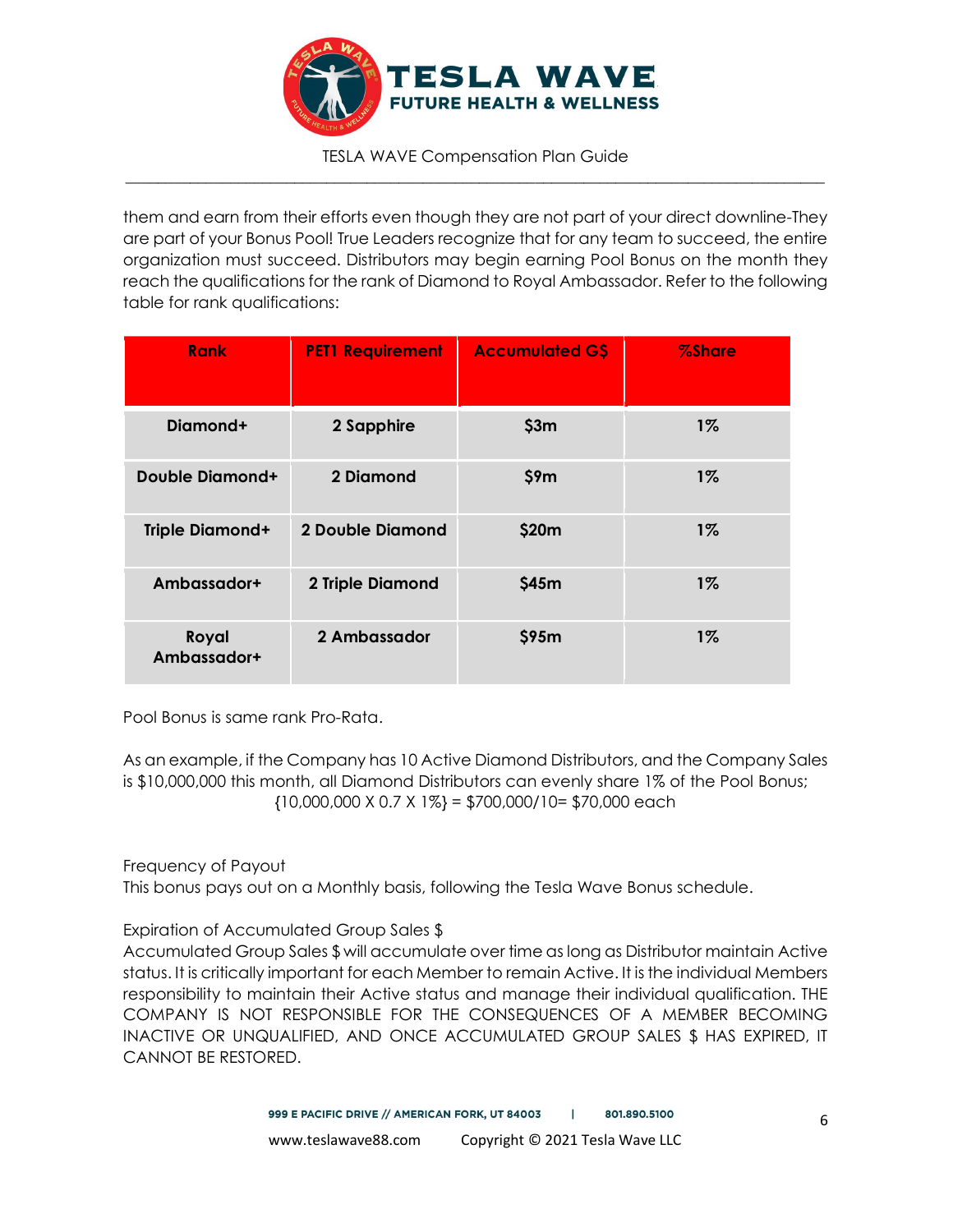

Right to Clawback

The Company reserves the right to reduce the total qualified  $$$  in this pool to resolve outstanding return order debit issues, disputed balance issues, chargebacks, NSF issues and/or other economic loss issues as deemed necessary by the Company.

## 5. TOKEN

This bonus is designed for distributors to enjoy free products to use for themselves to purchase products. Distributor will instantly get up to 5% TOKEN based on factoring of the purchase amount the purchase.

| <b>Pack/Autoship</b> | <b>Token</b> |
|----------------------|--------------|
| \$2,888              | 107 Points   |
| \$888                | 28 points    |
| \$288                | 7 Points     |
| \$128                | 3 Points     |

This TOKEN can be used at the Online Shopping Mall Section to purchase products. TOKEN has no expiration date. The token has no cash value and cannot be transferred or hypothecated but only used for product purchases.

### Qualification

Distributor must be in good standing with Tesla Wave, adhering to all of the Policies and Procedures, Terms and conditions.

## 6. VOUCHER

Every transaction of \$128 and above entitle to 1 time TESLA WAVE Lucky Spin. Prizes are vouchers range from \$1 to \$100. Each spin does not guarantees any specific amount or value. All vouchers are valid for the purchase of Body SIMs in Distributor Autoship Section and Retail Section. All vouchers are limited to one voucher per transaction only, and are not valid for usage with other types of vouchers, discounts, or promotions. Voucher has no cash value and may not be pledged or hypothecated. They are non-transferrable.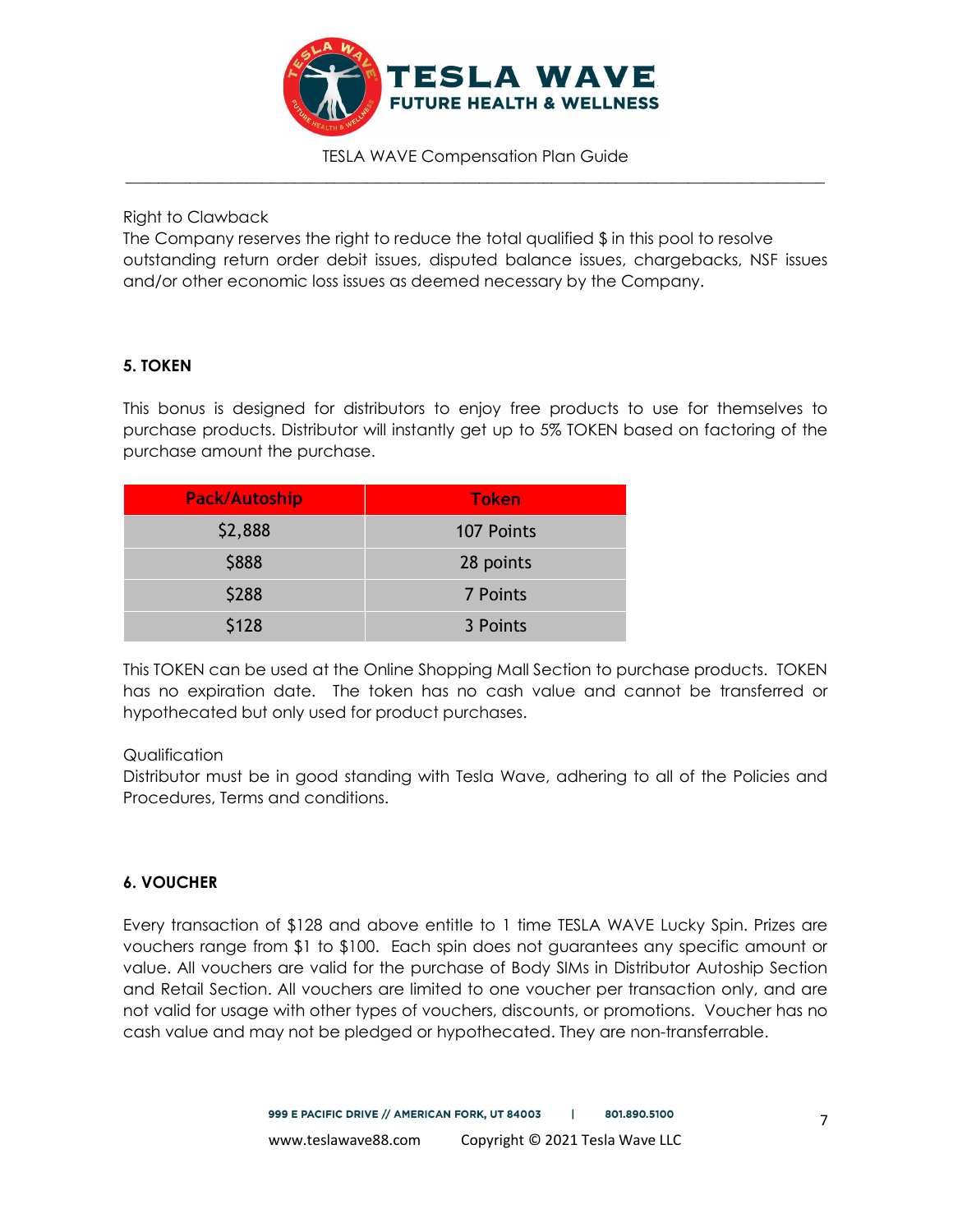

### 7. TESLA AMBASSADOR

TESLA AMBASSADOR is the highest rank in the company, also known as Honor rank. To achieve this rank, Distributor must personally sponsor 2 Royal Ambassadors.

This bonus is designed to encourage and reward Tesla Wave successful leaders. Distributors who reach this rank will be reward a Tesla car with company logo. The car will be presented at the company event. Company reserve the rights to substitute cash or equal value where Tesla may not be available

### TESLA WAVE BONUS SCHEDULE

Bonus calculation is real time. Enroller Bonus, Group Sales Bonus, and Matching Bonus can be viewed when your downlines' purchases are completed. These bonuses will be available to transfer to E-wallet when your downlines accept the product deliveries.

E-wallet requests will be disbursed at 22:00 on the Friday of the week of closing, Beijing China time, excluding Federal, State and Banking Holidays. In the event of such a holiday, the commissions will be disbursed on the next business day.

Pool Bonus is calculated and paid monthly concurrent with traditional Calendar Months. Monthly payments are disbursed on the first Friday that is on or after the 15th of the month, excluding Federal, State, or banking holidays. In the event of such a holiday, the commissions will be disbursed on the next business day.

Each bonus posting to E-wallet is subject to \$2 fee.

Cash out requests are batched twice a month. Request on or before the 15<sup>th</sup>, batch on the  $20<sup>th</sup>$ ; Request on or before the last day of the month, batch on the 5<sup>th</sup> of the following month.

Distributors can also use funds in E-wallet toward next purchases or sign up.

Using token & voucher has no cash or bonus Value. Token & voucher are non-transferable and cannot be exchanged for cash.

### **DEFINITIONS**

Factoring: An automatic process where the total amount paid in a bonus type is adjusted to ensure that all bonuses paid remain within the guaranteed values.